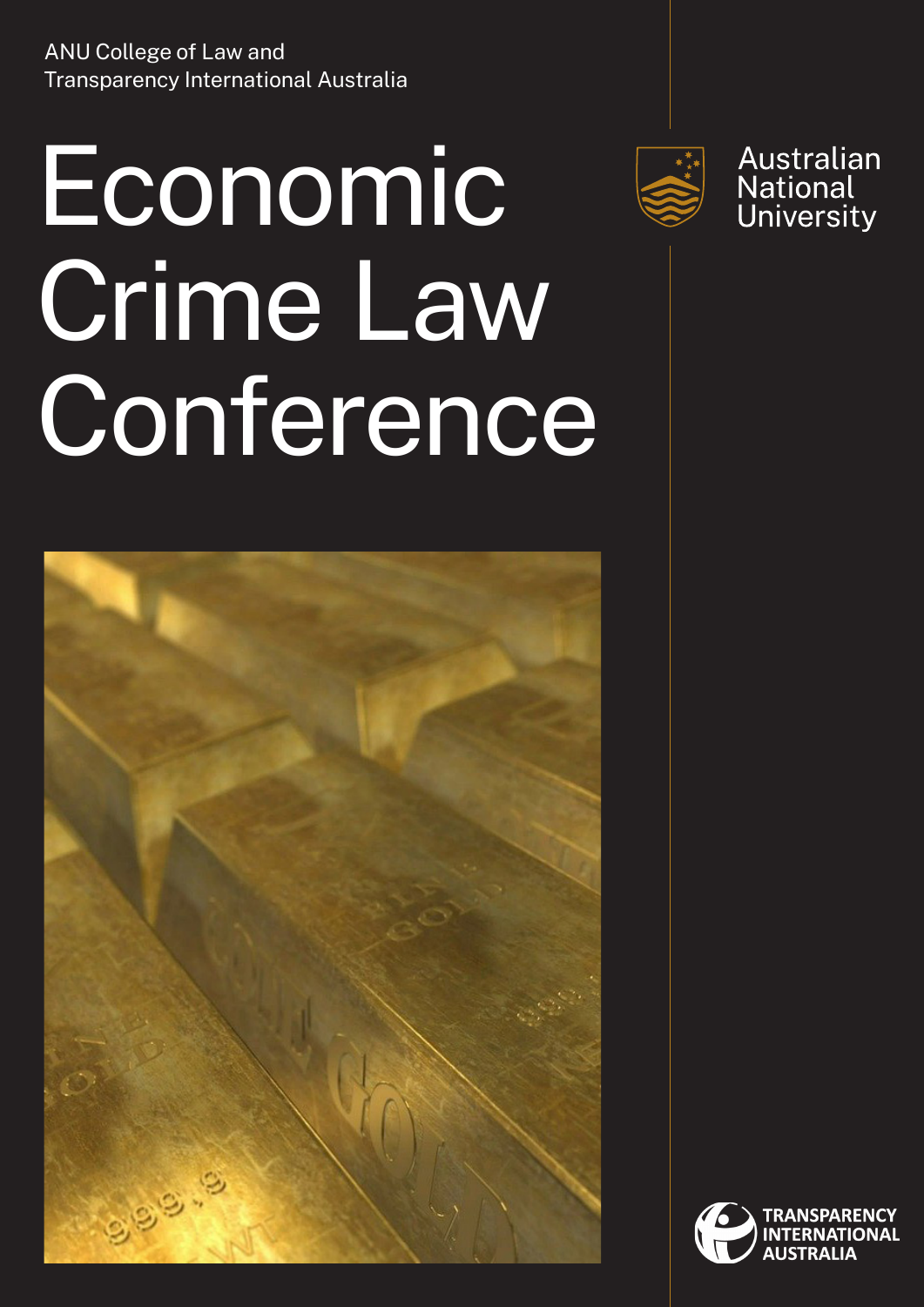## PROGRAM

| Friday 8 July 2022 |                                                                                                                                                 |
|--------------------|-------------------------------------------------------------------------------------------------------------------------------------------------|
| 9-9.20am           | <b>Registration</b>                                                                                                                             |
| 9.20-9.30am        | <b>Introduction</b>                                                                                                                             |
| Session 1          | <b>Economic crime threats in Australia</b>                                                                                                      |
| 9.30-11am          | Sanctions evasion and enablers (Pete Williamson, AUSTRAC)                                                                                       |
|                    | Trade-based money laundering (Dr Jamie Ferrill, Charles Sturt University)                                                                       |
|                    | Digital currency (Alicia Schmidt, ex-Australian Institute of Criminology)                                                                       |
|                    | Implementation of the FATF Recommendations in Australia (Dr Doron<br>Goldbarsht, Macquarie University)                                          |
|                    | Chair: Dr Anton Moiseienko, ANU                                                                                                                 |
| 11-11.30am         | <b>Morning tea break</b>                                                                                                                        |
| Session 2          | <b>AML/CTF</b>                                                                                                                                  |
| 11.30am-1pm        | Regulation of non-financial businesses (Russell Wilson, Transparency<br>International Australia)                                                |
|                    | Financial crime and NFTs (Dr Saskia Hufnagel, Queen Mary University of<br>London and Professor Colin King, Institute of Advanced Legal Studies) |
|                    | Reasonable suspicion in proceeds of crime law (Professor Simon Bronitt,<br>University of Sydney)                                                |
|                    | <b>Chair: Dr Jamie Ferrill, Charles Sturt University</b>                                                                                        |
| $1-2pm$            | Lunch                                                                                                                                           |
| Session 3          | <b>Corruption</b>                                                                                                                               |
| 2-3.30pm           | Domestic corruption (Professor AJ Brown, Griffith University and<br>Transparency International Australia)                                       |
|                    | International corruption (Dr Vafa Ghazavi, Harvard Kennedy School)                                                                              |
|                    | Asset recovery (JC Weliamuna, ex-Sri Lanka High Commission)                                                                                     |
|                    | Government view (Leah Ambler, Australian Commission on Law<br>Enforcement Integrity)                                                            |
|                    | Chair: Russell Wilson, Transparency International Australia                                                                                     |
| 3.30-4pm           | Afternoon tea break                                                                                                                             |
| Session 4          | <b>Sanctions</b>                                                                                                                                |
| 4-5.30pm           | International coordination (Ed Kitt, British High Commission)                                                                                   |
|                    | Corruption and human rights sanctions (Dr Anton Moiseienko, ANU)                                                                                |
|                    | Sanctions and counter-proliferation financing (Professor Louis De                                                                               |
|                    | Koker, La Trobe University)                                                                                                                     |
|                    | Chair: Deborah Stokes, Transparency International Australia                                                                                     |
| 5.30pm             | <b>Conference close and drinks</b>                                                                                                              |